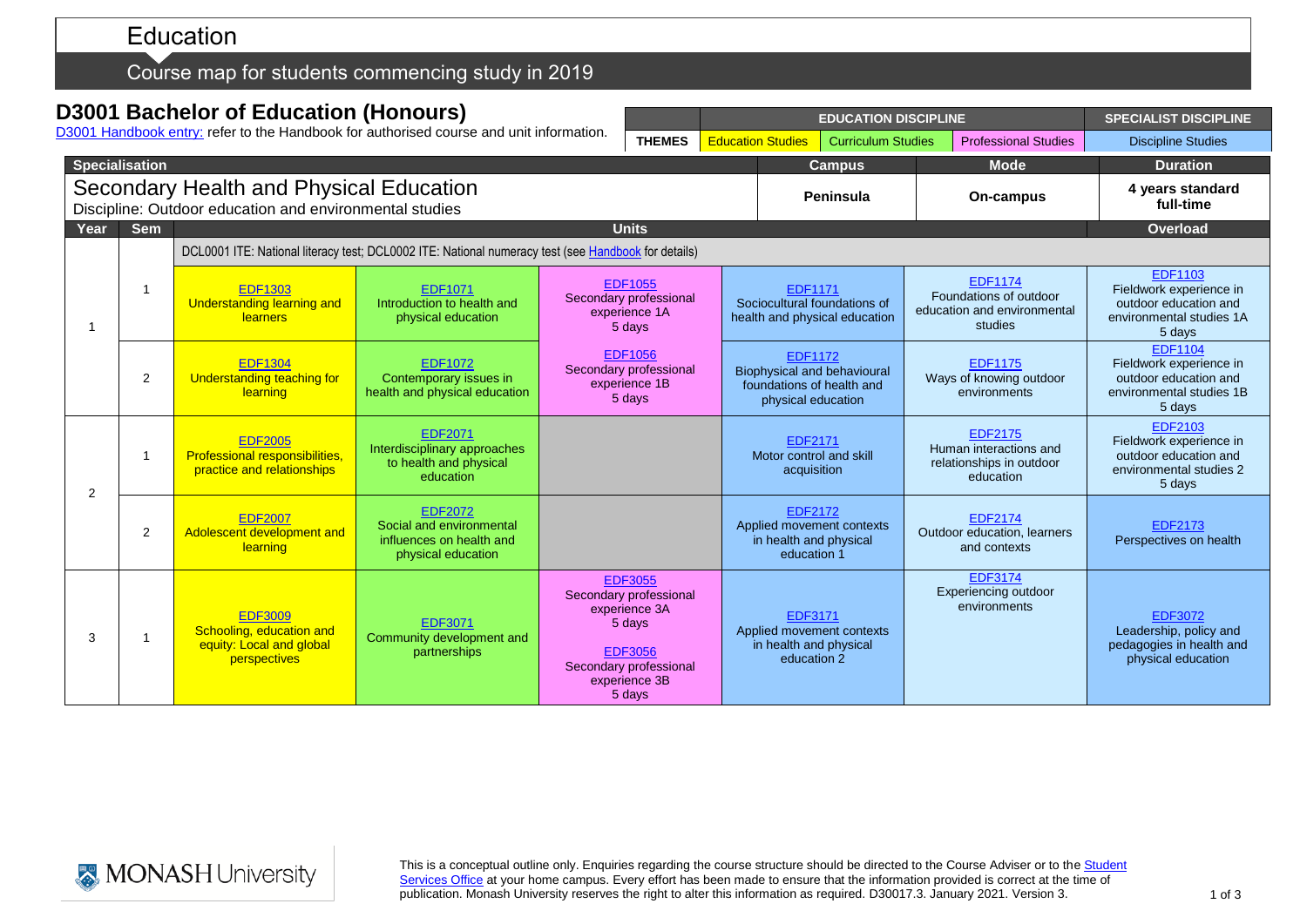### Education

### Course map for students commencing study in 2019

|  | 2      | <b>EDF3007</b><br><b>Developing multiple literacies</b><br>in education | <b>EDF3073</b><br>Health, sustainability and<br>wellbeing   | <b>EDF2055</b><br>Secondary professional<br>experience 2A<br>5 days<br><b>EDF2056</b><br>Secondary professional<br>experience 2B<br>5 days | <b>EDF3172</b><br>Inclusion and diversity in<br>movement contexts | <b>EDF3175</b><br>Outdoor environments,<br>education and sustainability | <b>EDF3103</b><br>Fieldwork experience in<br>outdoor education and<br>environmental studies 3<br>10 days |
|--|--------|-------------------------------------------------------------------------|-------------------------------------------------------------|--------------------------------------------------------------------------------------------------------------------------------------------|-------------------------------------------------------------------|-------------------------------------------------------------------------|----------------------------------------------------------------------------------------------------------|
|  |        | <b>EDF4100</b><br>Researching teaching and<br>learning                  | <b>EDF4171</b><br>Advanced sport and<br>exercise science    | <b>EDF4055</b><br>Secondary professional<br>experience 4A<br>25 days                                                                       | <b>EDF4803</b><br>Senior secondary physical<br>education          | <b>EDF5169</b><br>Outdoor education in the<br>secondary years A         |                                                                                                          |
|  | $\sim$ | <b>EDF4101</b><br>Research project in education                         | <b>EDF4006</b><br>Transition and professional<br>engagement | <b>EDF4056</b><br>Secondary professional<br>experience 4B<br>25 days                                                                       | <b>EDF4804</b><br>Senior secondary health<br>education            | <b>EDF5170</b><br>Outdoor education in the<br>secondary years B         |                                                                                                          |

Requirements for the Bachelor of Education (Honours) Specialisation: Secondary Health and Physical Education Discipline: Outdoor education and environmental studies

**Total credit points** – 204 points

**Overload** – Students are required to overload by 6 points in year 2 and 6 points in year 3 to complete the course in 4 years.

Themes **Education studies** – six units/36 points

**Curriculum studies** – nine units/54 points Students take a pair of method units in the [subject area](http://www.education.monash.edu.au/units/secondary-specialisms.html) in which they are specialising.

**Discipline studies** – seventeen units/102 points and four fieldwork units/25 days of fieldwork

- 1. an eleven-unit sequence in the health and physical education discipline
- 2. a six-unit sequence in the outdoor education and environmental studies discipline and 25 days of fieldwork

**Professional studies** – two units/12 points and eight professional experience units/80 days of satisfactory teaching practice Students must complete a compulsory orientation before undertaking any professional experience.

#### **Other**

First-year requirement: National Literacy and Numeracy Test for Initial Teacher Education Students (se[e Handbook](http://www.monash.edu.au/pubs/2019handbooks/courses/D3001.html) for details)



This is a conceptual outline only. Enquiries regarding the course structure should be directed to the Course Adviser or to the Student [Services Office](https://www.monash.edu/education/current-students/contact) at your home campus. Every effort has been made to ensure that the information provided is correct at the time of publication. Monash University reserves the right to alter this information as required. D30017.3. January 2021. Version 3.